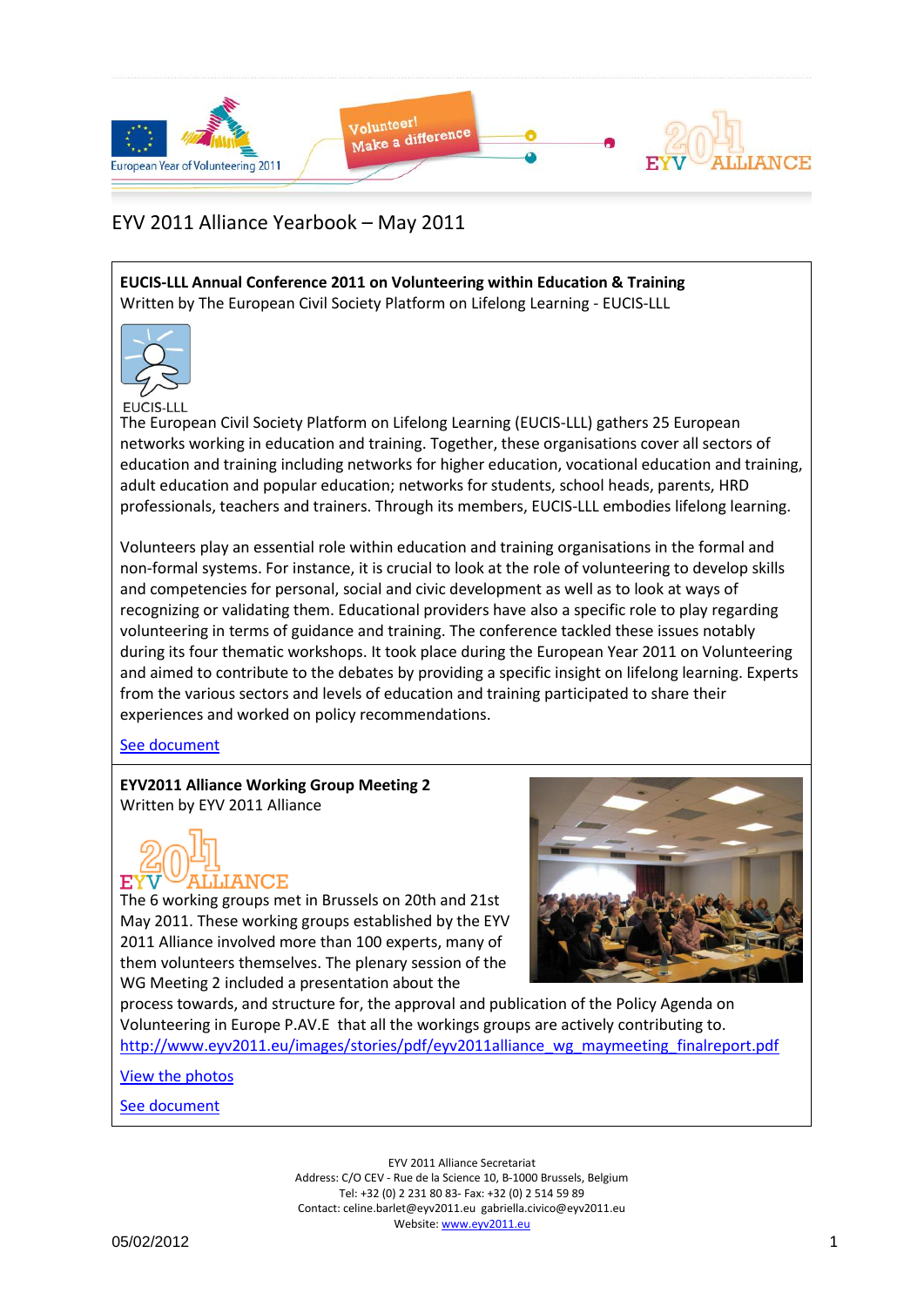

**Report: Eurodiaconia and DW der EKD Round Table on the legal aspects of volunteering** Written by Eurodiaconia

# Eurodiaconia **II**

[See document](Yearbook_May2011_Docs/Report_on_Round_Table_on_legal_aspects_of_volunteering_Eurodiaconia.pdf)

### **ENGSO Youth Volunteer Award 2011**

Written by European Non-Governmental Sports Organisation Youth- ENGSO Youth



In order to promote and encourage volunteering within the youth sport sector in Europe and put on display what is already taking place, ENGSO Youth established Volunteer Award in 2010. This award rewards one young volunteer in recognition of their exceptional involvement in sport in Europe. The award is not an incentive for becoming more active in volunteering, but a recognition of an outstanding achievement of volunteering. Every year Volunteer Award is presented to young volunteers aged between 18 and 35.



This year ENGSO Youth Volunteer Award has been given to Heidi Tamminen, a 27 years old volunteer in youth sport from Finland. Heidi received 2011 Volunteer Award during ENGSO Youth General Assembly in Tallin, 19th-22nd of May, and explained why she chose to become volunteer: *"The reason why I started to volunteer and why I am still involved in it is because by doing volunteer work I have an opportunity to have an influence on the field of sports, it's empowering on a personal level and it's motivating. Volunteer work can give you so much, it offers you opportunities for experience that you couldn't get anywhere else".*

ENGSO Youth is the non-profit youth organization of ENGSO (European Non-Governmental Sport Organization) with 40 members, which are national umbrella organizations for sport from across Europe. ENGSO Youth focuses on the European youth sport for all sectors. Because we give priority to the fun and enjoyment of sport our responsibilities reach far beyond the pure sport side. We stand up for youth sport activities outside the formal framework of training and competition. In these activities we use sport as a mean to work with young people. With the help of sport, communication, participation, prevention and integration becomes possible.

To find out more about ENGSO Youth activities, visit our website [http://www.youth-sport.net](http://www.youth-sport.net/)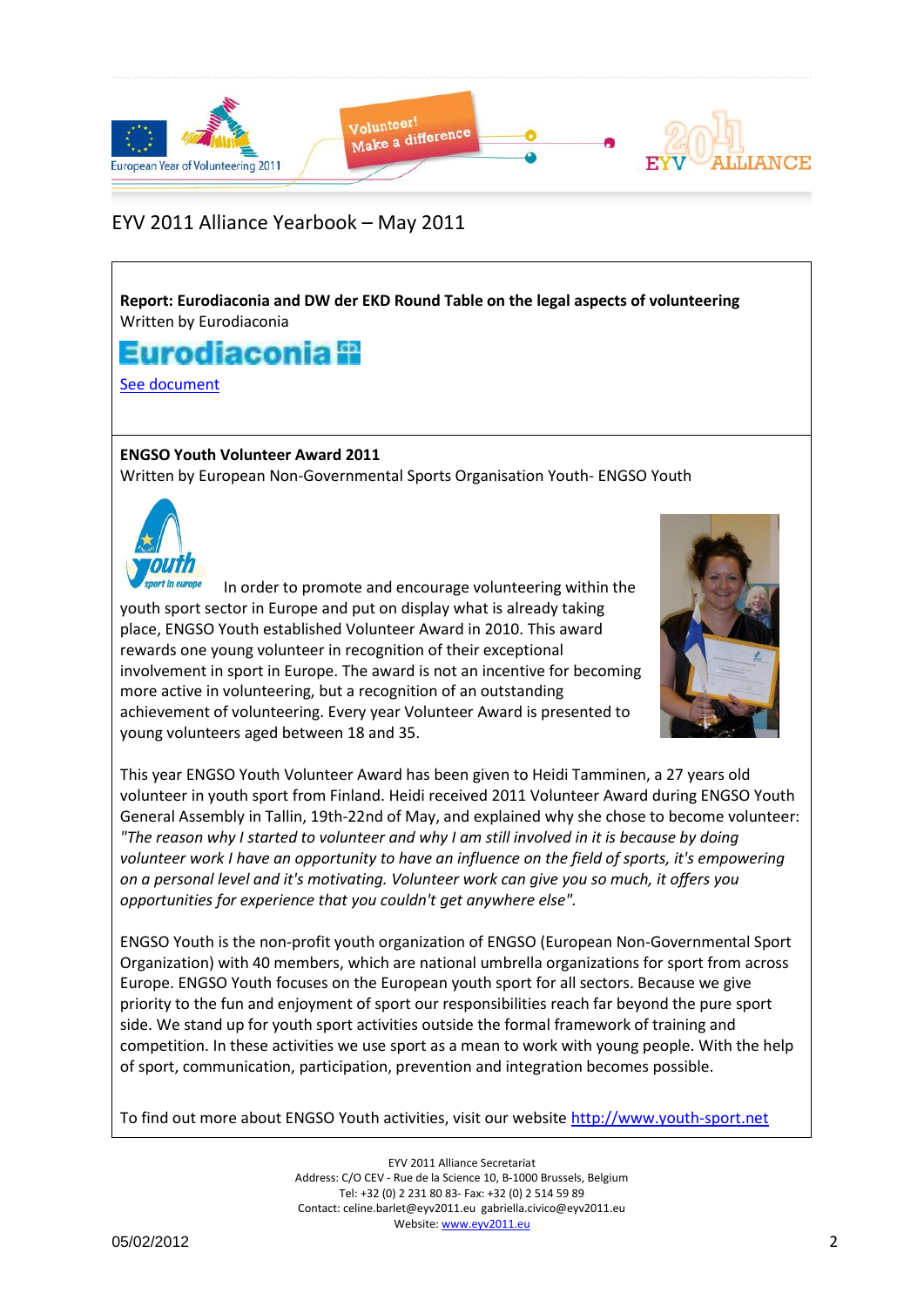

**A Picture of Volunteering in Diaconia. A publication by Eurodiaconia, May 2011.** Written by Eurodiaconia

## Eurodiaconia 9

Description: This publication is one of Eurodiaconia's activities carried out on the occasion of the European Year of Volunteering 2011 as a means to celebrate volunteering in diaconia and to promote the sharing of best practice in volunteering among Eurodiaconia's members. This publication is aimed at volunteer managers in diaconal organisations and churches and volunteering policy makers in diaconia. It is also targeted at anyone who would like to learn more about diaconia and in particular what volunteers do in diaconal organisations. The publication is also available on Eurodiaconia's website: [http://www.eurodiaconia.org/publications-and](http://www.eurodiaconia.org/publications-and-resources)[resources](http://www.eurodiaconia.org/publications-and-resources)

[See document](Yearbook_May2011_Docs/527_A_picture_of_volunteering_in_Diaconia_with_covers_for_website_Eurodiaconia.pdf)

#### **Apresentação CNE Voluntariado**

Written by The World Organization of the Scout Movement – WOSM

## **SCOUTS**

Corpo Nacional de Escutas, Portugal, issued a new video promoting volunteering in the Association. If you think you may like the idea and produce one yourself, please have a look at



[http://www.youtube.com/watch?v=n5pffCcb8KY&feature=player\\_embedded.](http://www.youtube.com/watch?v=n5pffCcb8KY&feature=player_embedded)

### **World Red Cross Red Crescent Day: 8 May 2011**

Written by Red Cross - EU Office

**Red Cross / EU Office Bureau Croix-Rouge / UE** 

To mark this year's World Red Cross Red Crescent Day, 8 May 2011, the International Red Cross and Red Crescent Movement is calling for greater recognition of the sizable contribution volunteers make in a world increasingly confronted by challenges linked to such adversities as natural disasters, disease, war and other armed violence, poverty, hunger and climate change. <http://www.redcross-eu.net/en/>

> EYV 2011 Alliance Secretariat Address: C/O CEV - Rue de la Science 10, B-1000 Brussels, Belgium Tel: +32 (0) 2 231 80 83- Fax: +32 (0) 2 514 59 89 Contact: celine.barlet@eyv2011.eu gabriella.civico@eyv2011.eu Website: www.eyv2011.eu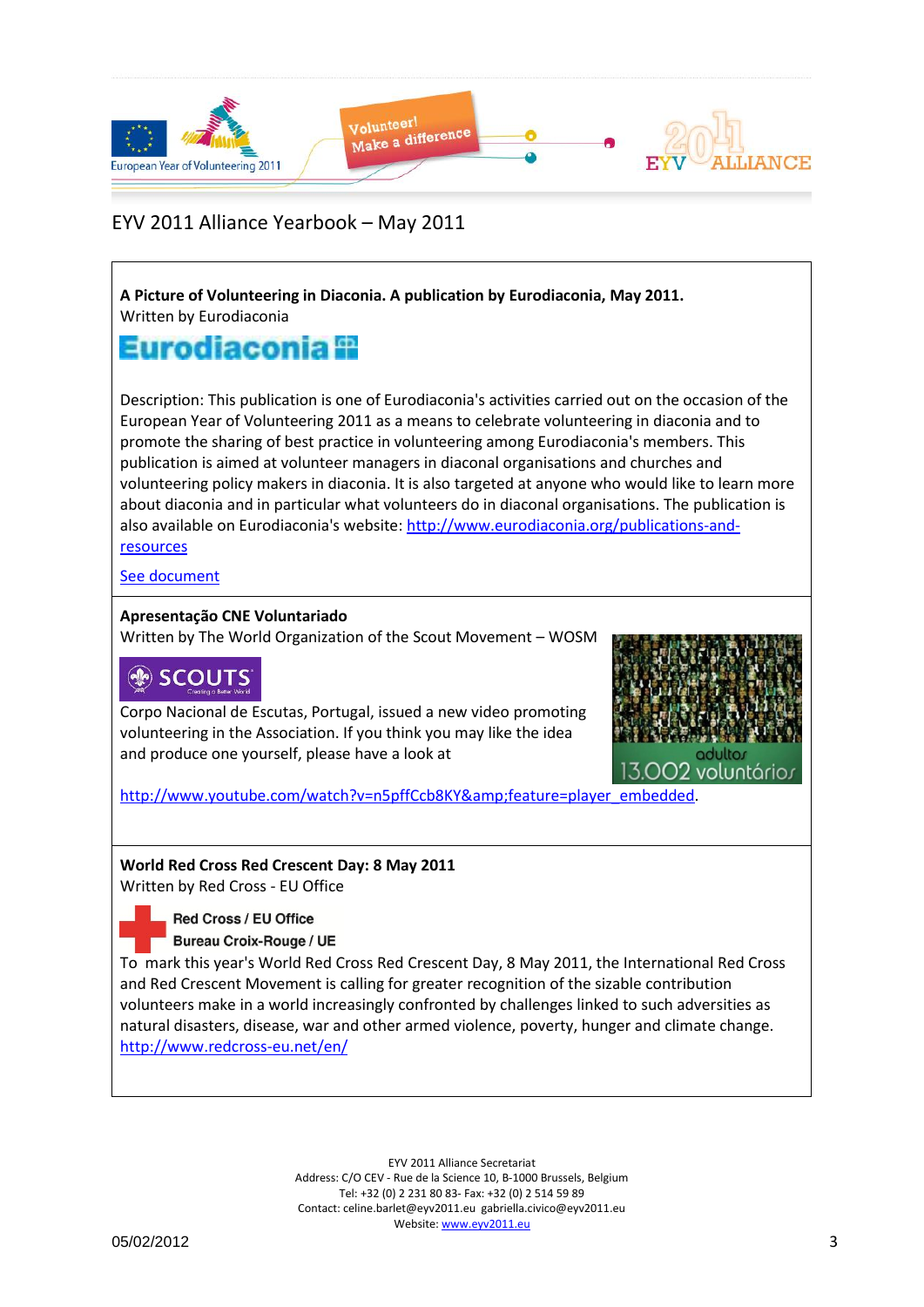

**The future of volunteering: concepts, trends, visions - Tallinn, Estonia 4th-6th May 2011** Written by CEV - European Volunteer Center



What do we hope for and want to see happen to the future of the voluntary sector? Do we share a vision on how to continue empowering European citizens to feel ownership of their communities and engage in voluntary activities? How does social media influence the range of opportunities to get involved? How is benefit and scepticism weighted against when thinking of cyber-volunteering, voluntourism or employee volunteering? What are our recommendations in order to make the best use of the momentum gained throughout the European Year of Volunteering 2011?

More than 160 participants shared their experience and views during the two-day CEV Symposium in Tallinn, Estonia, on May 4th-6th 2011. 'The future of volunteering: concepts, trends, visions' was discussed gathering reflections from representatives of CEV member organisations, researchers, civil society agents, businesses, the Polish EU presidency as well as national and local governments. The symposium was organised in partnership with CEV member organisation Volunteer Development Estonia (VDE) and it was supported by the European Commission.

[See document 1](Yearbook_May2011_Docs/Tallinn_Report_Final_CEV.pdf) [See document 2](Yearbook_May2011_Docs/CEV_Symposium_Tallinn2011_Programme_final_CEV.pdf)

**European Volunteer Measurement Project (EVMP) Kick off training session with Johns Hopkins University (Tallinn, Friday 6th May 2011)**

Written by CEV - European Volunteer Center



In view of the launch of the European Volunteer Measurement Project, the European Volunteer Centre (CEV), Centro di Servizio per il Voluntario del Lazio (SPES), and the authors of the ILO Manual on the Measurement of Volunteer Work, the Johns Hopkins Center for Civil Society Studies (CCSS), organised a kick-off training session in correlation with the CEV Symposium in Tallinn, on Friday 6th May 2011, from 09.00 to 13.00:The European Year of Volunteering 2011 offered the opportunity, for the first time, to know for sure how many European volunteers there are in every country, who they are, what they do, and what they contribute to the economy.

We now have all we need to make it happen: The ILO approved a Manual to produce globally

EYV 2011 Alliance Secretariat Address: C/O CEV - Rue de la Science 10, B-1000 Brussels, Belgium Tel: +32 (0) 2 231 80 83- Fax: +32 (0) 2 514 59 89 Contact: celine.barlet@eyv2011.eu gabriella.civico@eyv2011.eu Website: www.eyv2011.eu